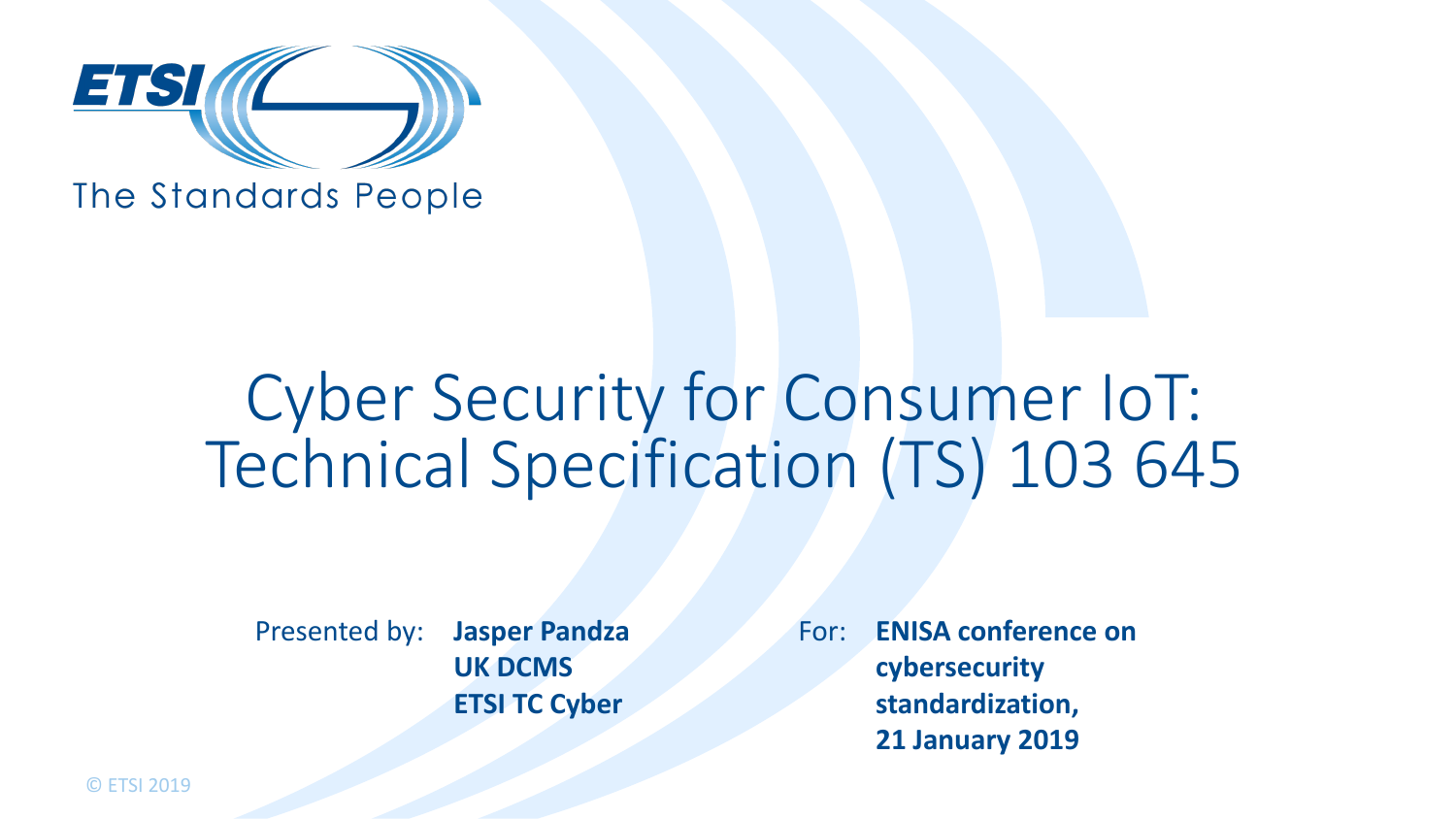

## Consumer IoT



- Estimated 12.9 billion consumer IoT devices by 2020 (Gartner 2017)
- Poorly secured IoT devices threaten people's privacy, online security and safety. They can be misused for large-scale DDoS attacks.
- ETSI TC Cyber approved Technical Specification (TS) 103 645 on 18 January 2019, with publication scheduled for February 2019.

Image sources:

https://www.theguardian.com/technology/2017/nov/14/retailers-urged-to-withdraw-toys-that-allow-hackers-to-talk-to-children

https://www.which.co.uk/reviews/washing-machines/article/smart-washing-machines-explained

https://www.tomsguide.com/us/bluetooth-lock-hacks-defcon2016,news-23129.html

https://www.techhive.com/article/3236299/sensors/best-smart-smoke-detector.html

https://www.cnet.com/how-to/how-to-prevent-your-security-camera-from-being-hacked/

https://www.bbc.co.uk/news/technology-35532644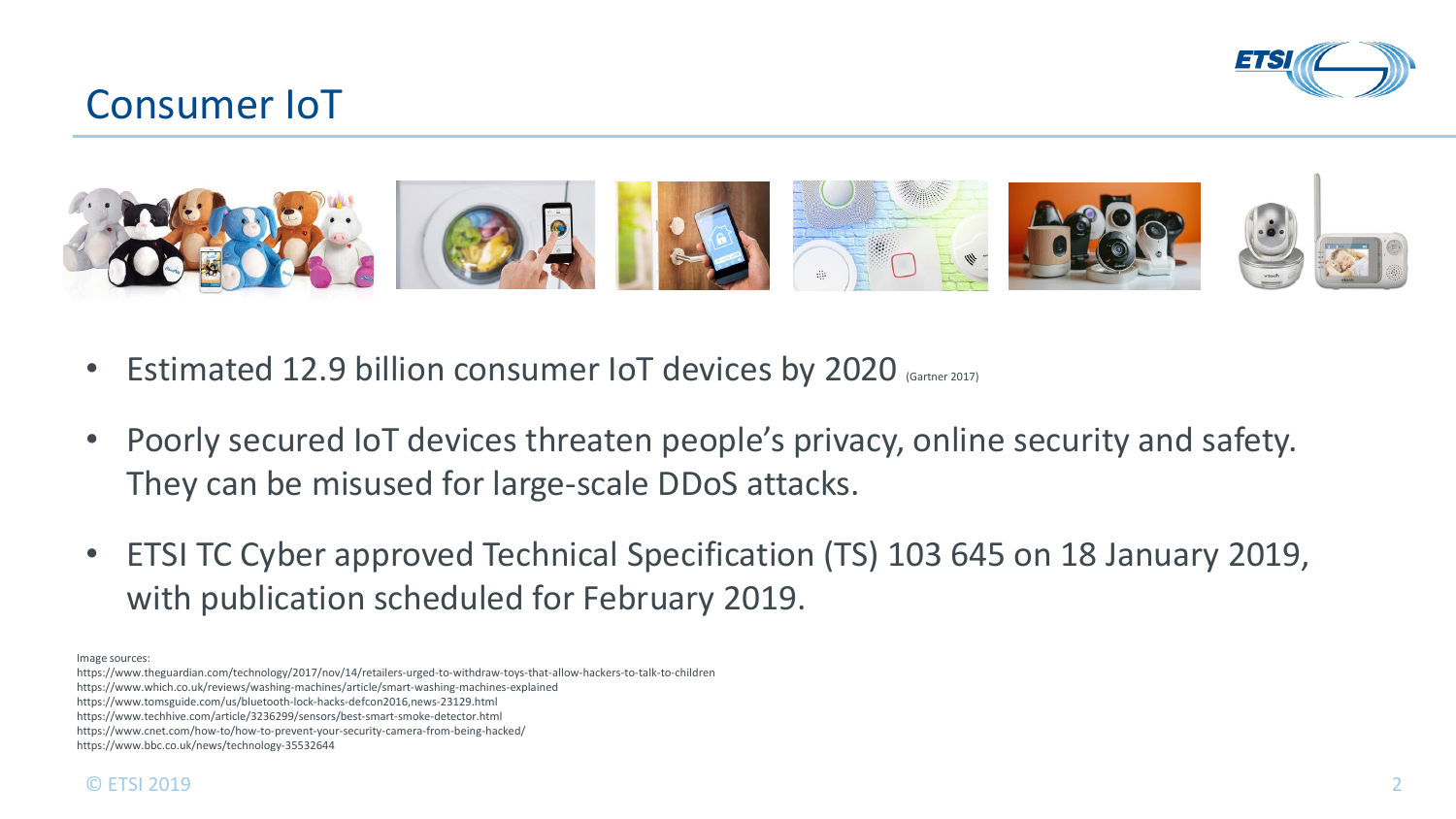

## Content of TS 103 645

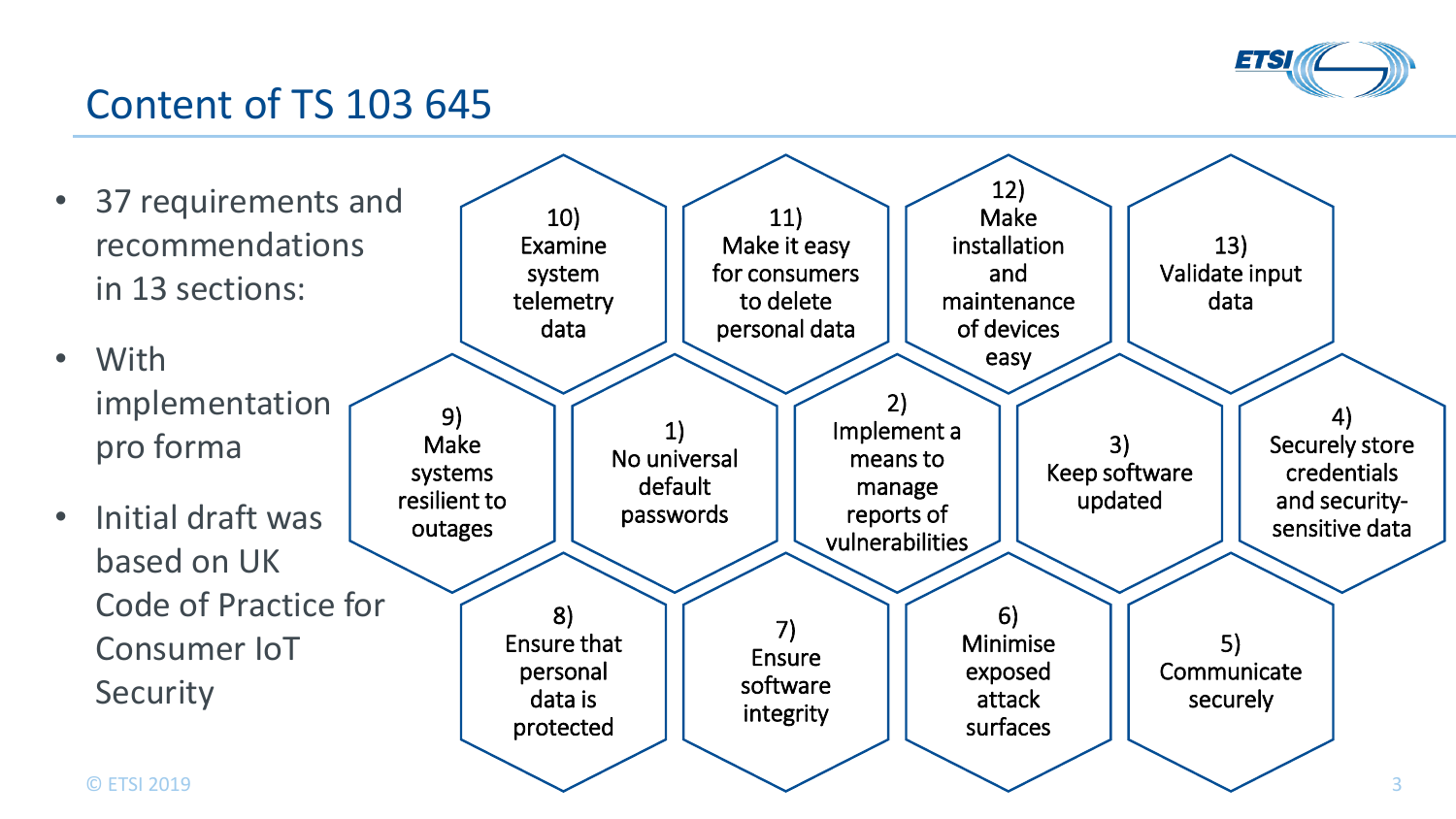

- **High-level** Offers flexibility as IoT technology develops. Provides space to implement security solutions appropriate to the product.
- **Focused** Limited to provisions that matter most does not attempt to solve all security challenges. Implementation is manageable.
- **Scope** Applicable to all internet-connected consumer products. Not applicable to industrial applications (IIoT), healthcare, transport etc.
- **Industry recognition**  A major UK testing house is exploring TS 103 645 as a basis for certification. Some manufacturers have pledged implementation of UK Code of Practice.